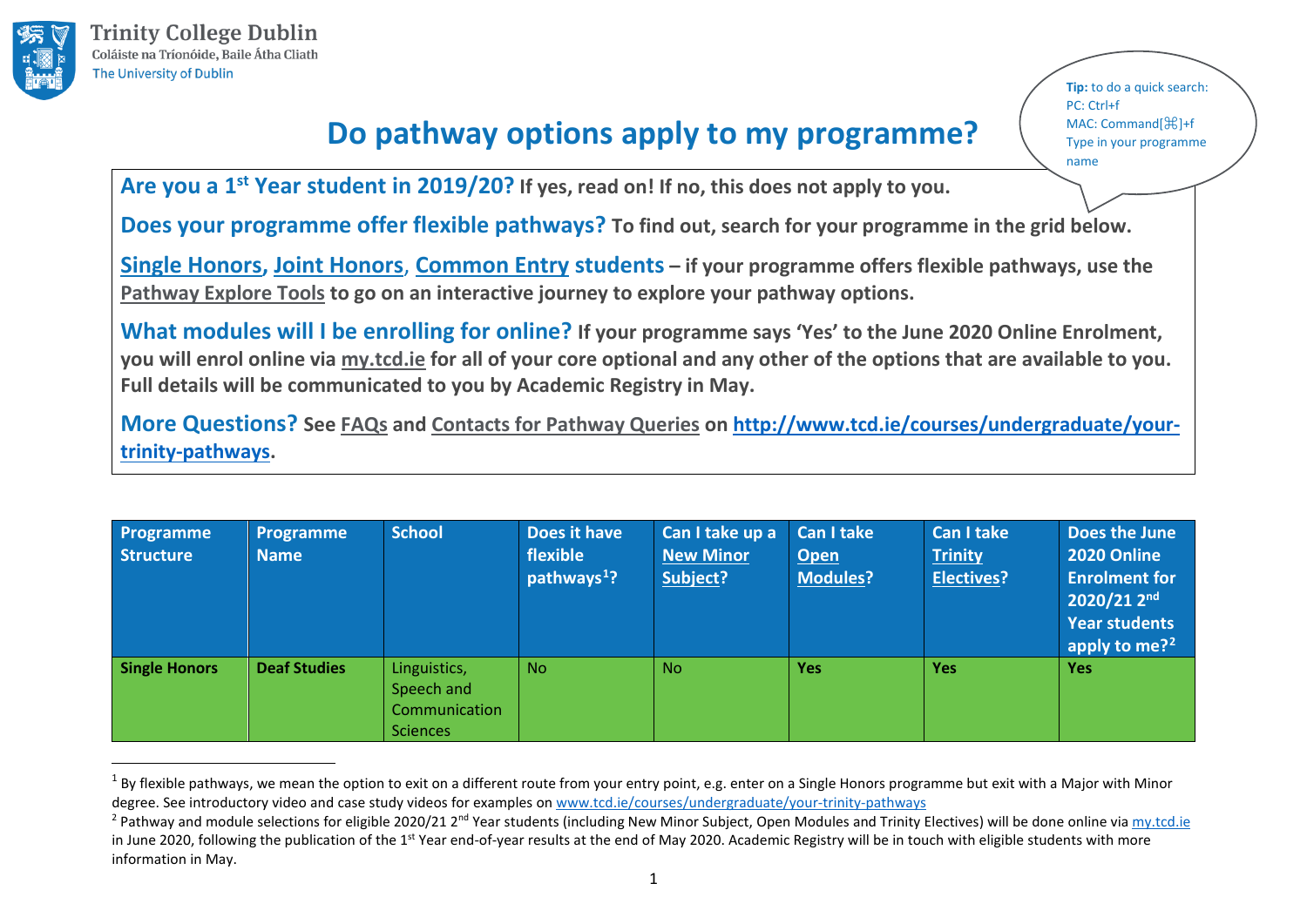

| Programme<br><b>Structure</b> | <b>Programme</b><br><b>Name</b>                          | <b>School</b>                                                                   | <b>Does it have</b><br>flexible<br>pathways <sup>1</sup> ? | Can I take up a<br><b>New Minor</b><br>Subject? | <b>Can I take</b><br><b>Open</b><br><b>Modules?</b> | <b>Can I take</b><br><b>Trinity</b><br><b>Electives?</b> | Does the June<br>2020 Online<br><b>Enrolment for</b><br>2020/21 2nd<br><b>Year students</b><br>apply to me? <sup>2</sup> |
|-------------------------------|----------------------------------------------------------|---------------------------------------------------------------------------------|------------------------------------------------------------|-------------------------------------------------|-----------------------------------------------------|----------------------------------------------------------|--------------------------------------------------------------------------------------------------------------------------|
| <b>Single Honors</b>          | <b>Drama and</b><br><b>Theatre Studies</b>               | <b>Creative Arts</b>                                                            | <b>Yes</b>                                                 | Yes                                             | <b>Yes</b>                                          | Yes                                                      | <b>Yes</b>                                                                                                               |
| <b>Single Honors</b>          | <b>Early and</b><br><b>Modern Irish</b>                  | Languages,<br>Literatures and<br><b>Cultural Studies</b>                        | Yes                                                        | Yes                                             | Yes                                                 | Yes                                                      | Yes                                                                                                                      |
| <b>Single Honors</b>          | <b>English Studies</b>                                   | English                                                                         | Yes                                                        | Yes                                             | Yes                                                 | Yes                                                      | Yes                                                                                                                      |
| <b>Single Honors</b>          | <b>History</b>                                           | <b>Histories and</b><br><b>Humanities</b>                                       | Yes                                                        | Yes                                             | Yes                                                 | Yes                                                      | Yes                                                                                                                      |
| <b>Single Honors</b>          | <b>Mathematics</b>                                       | <b>Mathematics</b>                                                              | Yes                                                        | Yes                                             | Yes                                                 | Yes                                                      | <b>Yes</b>                                                                                                               |
| <b>Single Honors</b>          | <b>Music</b>                                             | <b>Creative Arts</b>                                                            | Yes                                                        | Yes                                             | Yes                                                 | Yes                                                      | Yes                                                                                                                      |
| <b>Single Honors</b>          | Philosophy                                               | <b>Social Sciences</b><br>and Philosophy                                        | Yes                                                        | <b>Yes</b>                                      | <b>Yes</b>                                          | <b>Yes</b>                                               | <b>Yes</b>                                                                                                               |
| <b>Single Honors</b>          | <b>Religion</b>                                          | Religion                                                                        | Yes                                                        | Yes                                             | Yes                                                 | Yes                                                      | <b>Yes</b>                                                                                                               |
| <b>Single Honors</b>          | <b>Sociology and</b><br><b>Social Policy</b>             | Social Work and<br><b>Social Policy</b>                                         | <b>No</b>                                                  | <b>No</b>                                       | Yes                                                 | Yes                                                      | Yes                                                                                                                      |
| <b>Joint Honors</b>           | <b>Business Studies</b><br>and French                    | <b>Trinity Business</b><br>School                                               | <b>No</b>                                                  | <b>No</b>                                       | <b>No</b>                                           | <b>No</b>                                                | <b>Yes</b>                                                                                                               |
| <b>Joint Honors</b>           | <b>Business Studies</b><br>and German                    | <b>Trinity Business</b><br>School                                               | <b>No</b>                                                  | <b>No</b>                                       | <b>No</b>                                           | <b>No</b>                                                | <b>Yes</b>                                                                                                               |
| <b>Joint Honors</b>           | <b>Business Studies</b><br>and Polish                    | <b>Trinity Business</b><br>School                                               | <b>No</b>                                                  | <b>No</b>                                       | <b>No</b>                                           | <b>No</b>                                                | <b>Yes</b>                                                                                                               |
| <b>Joint Honors</b>           | <b>Business Studies</b><br>and Russian                   | <b>Trinity Business</b><br>School                                               | <b>No</b>                                                  | <b>No</b>                                       | <b>No</b>                                           | <b>No</b>                                                | Yes                                                                                                                      |
| <b>Joint Honors</b>           | <b>Business Studies</b><br>and Spanish                   | <b>Trinity Business</b><br>School                                               | <b>No</b>                                                  | <b>No</b>                                       | <b>No</b>                                           | <b>No</b>                                                | Yes                                                                                                                      |
| <b>Joint Honors</b>           | <b>Computer</b><br><b>Science and</b><br><b>Business</b> | Computer<br>Science and<br><b>Statistics; Trinity</b><br><b>Business School</b> | Yes                                                        | <b>No</b>                                       | <b>No</b>                                           | <b>No</b>                                                | Yes                                                                                                                      |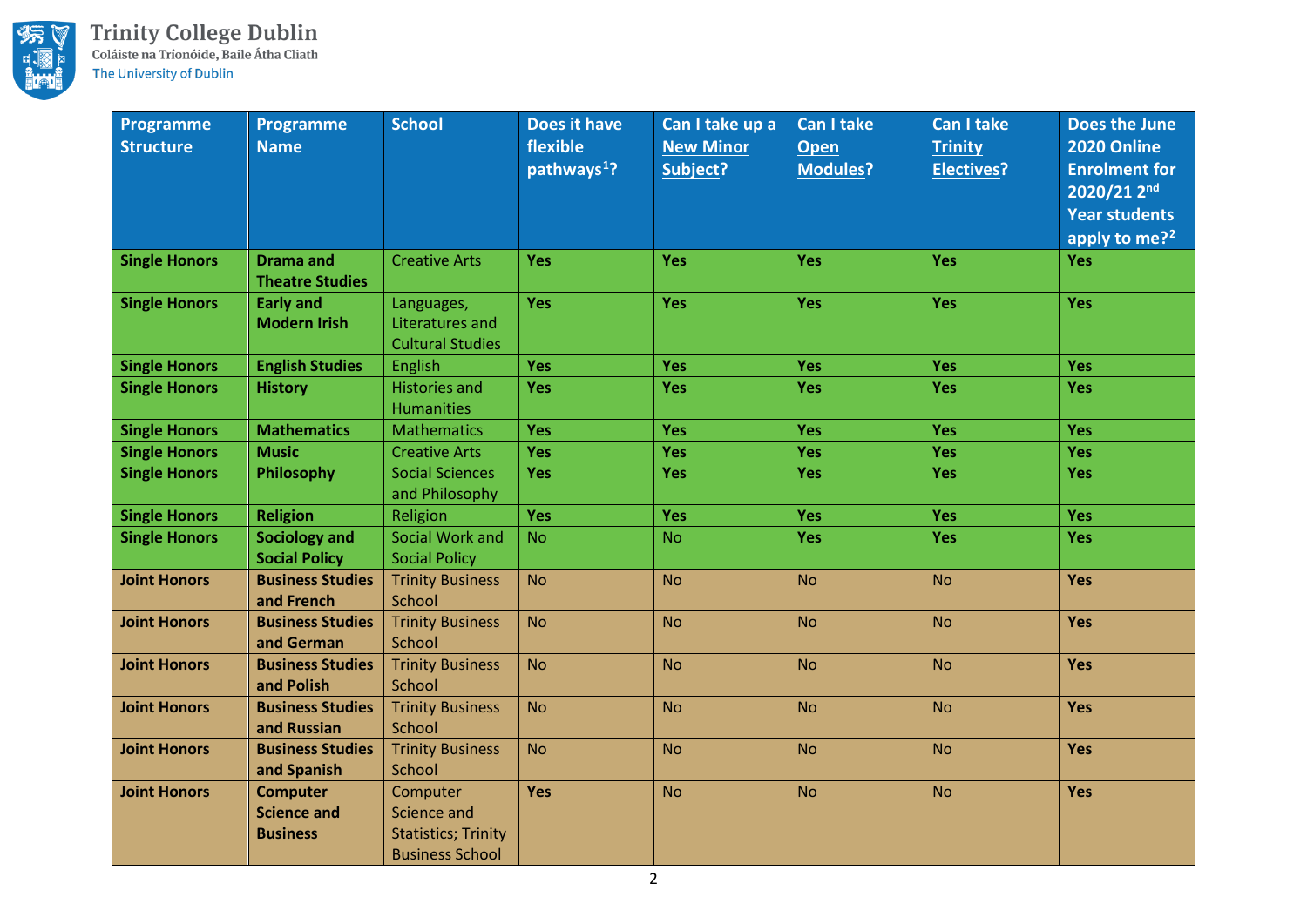

| Programme<br><b>Structure</b> | <b>Programme</b><br><b>Name</b>                                     | <b>School</b>                                                                     | Does it have<br>flexible<br>pathways <sup>1</sup> ? | Can I take up a<br><b>New Minor</b><br>Subject? | <b>Can I take</b><br><b>Open</b><br><b>Modules?</b> | <b>Can I take</b><br><b>Trinity</b><br><b>Electives?</b> | Does the June<br>2020 Online<br><b>Enrolment for</b><br>2020/21 2nd<br><b>Year students</b><br>apply to me? <sup>2</sup> |
|-------------------------------|---------------------------------------------------------------------|-----------------------------------------------------------------------------------|-----------------------------------------------------|-------------------------------------------------|-----------------------------------------------------|----------------------------------------------------------|--------------------------------------------------------------------------------------------------------------------------|
| <b>Joint Honors</b>           | <b>History and</b><br><b>Political Science</b>                      | <b>Histories and</b><br>Humanities;<br><b>Social Sciences</b><br>and Philosophy   | <b>Yes</b>                                          | <b>No</b>                                       | Yes                                                 | Yes                                                      | Yes                                                                                                                      |
| <b>Joint Honors</b>           | Law and<br><b>Business</b>                                          | Law; Trinity<br><b>Business School</b>                                            | Yes                                                 | <b>No</b>                                       | Yes                                                 | Yes                                                      | <b>Yes</b>                                                                                                               |
| <b>Joint Honors</b>           | <b>Law and French</b>                                               | Law; Languages<br>Literatures and<br><b>Cultural Studies</b>                      | Yes                                                 | <b>No</b>                                       | Yes                                                 | Yes                                                      | <b>Yes</b>                                                                                                               |
| <b>Joint Honors</b>           | Law and<br>German                                                   | Law; Languages<br>Literatures and<br><b>Cultural Studies</b>                      | <b>Yes</b>                                          | <b>No</b>                                       | Yes                                                 | Yes                                                      | Yes                                                                                                                      |
| <b>Joint Honors</b>           | Law and<br><b>Political Science</b>                                 | Law; Social<br>Sciences and<br>Philosophy                                         | <b>Yes</b>                                          | <b>No</b>                                       | Yes                                                 | Yes                                                      | <b>Yes</b>                                                                                                               |
| <b>Joint Honors</b>           | <b>Political Science</b><br>and Geography                           | <b>Social Sciences</b><br>and Philosophy;<br>School of<br><b>Natural Sciences</b> | <b>Yes</b>                                          | <b>No</b>                                       | Yes                                                 | Yes                                                      | <b>Yes</b>                                                                                                               |
| <b>Joint Honors</b>           | <b>Classics: Ancient</b><br><b>History and</b><br><b>Archeology</b> | <b>Histories and</b><br><b>Humanities</b>                                         | Yes                                                 | <b>No</b>                                       | Yes                                                 | Yes                                                      | Yes                                                                                                                      |
| <b>Joint Honors</b>           | <b>Classics:</b><br><b>Classical</b><br><b>Civilisation</b>         | <b>Histories and</b><br><b>Humanities</b>                                         | Yes                                                 | <b>No</b>                                       | Yes                                                 | Yes                                                      | <b>Yes</b>                                                                                                               |
| <b>Joint Honors</b>           | <b>Classics:</b><br><b>Classical</b><br><b>Languages</b>            | <b>Histories and</b><br><b>Humanities</b>                                         | <b>Yes</b>                                          | <b>No</b>                                       | Yes                                                 | Yes                                                      | Yes                                                                                                                      |
| <b>Joint Honors</b>           | <b>Drama Studies</b>                                                | <b>Creative Arts</b>                                                              | Yes                                                 | <b>No</b>                                       | Yes                                                 | Yes                                                      | Yes                                                                                                                      |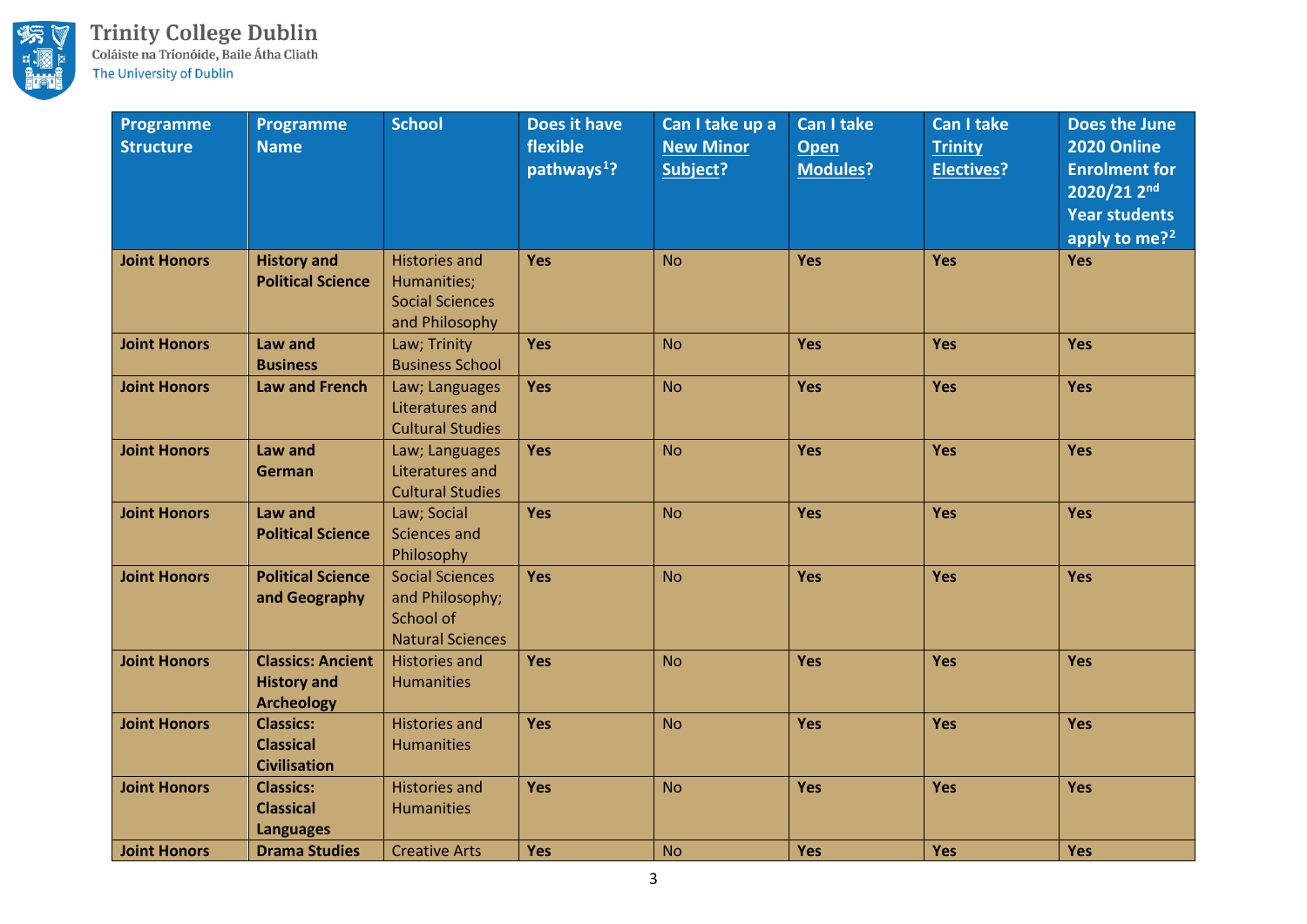

| Programme<br><b>Structure</b> | Programme<br><b>Name</b>                                                                         | <b>School</b>                                                   | Does it have<br>flexible<br>pathways <sup>1</sup> ? | Can I take up a<br><b>New Minor</b><br><b>Subject?</b> | <b>Can I take</b><br>Open<br><b>Modules?</b> | <b>Can I take</b><br><b>Trinity</b><br><b>Electives?</b> | Does the June<br>2020 Online<br><b>Enrolment for</b><br>$2020/21$ 2 <sup>nd</sup><br><b>Year students</b><br>apply to me? <sup>2</sup> |
|-------------------------------|--------------------------------------------------------------------------------------------------|-----------------------------------------------------------------|-----------------------------------------------------|--------------------------------------------------------|----------------------------------------------|----------------------------------------------------------|----------------------------------------------------------------------------------------------------------------------------------------|
| <b>Joint Honors</b>           | <b>Economics</b>                                                                                 | <b>Social Sciences</b><br>and Philosophy                        | <b>Yes</b>                                          | <b>No</b>                                              | Yes                                          | <b>Yes</b>                                               | Yes                                                                                                                                    |
| <b>Joint Honors</b>           | <b>English</b><br><b>Literature</b>                                                              | English                                                         | Yes                                                 | <b>No</b>                                              | Yes                                          | Yes                                                      | Yes                                                                                                                                    |
| <b>Joint Honors</b>           | <b>Film Studies</b>                                                                              | <b>Creative Arts</b>                                            | Yes                                                 | <b>No</b>                                              | Yes                                          | Yes                                                      | Yes                                                                                                                                    |
| <b>Joint Honors</b>           | <b>Geography</b>                                                                                 | <b>Natural Sciences</b>                                         | Yes                                                 | <b>No</b>                                              | Yes                                          | Yes                                                      | <b>Yes</b>                                                                                                                             |
| <b>Joint Honors</b>           | <b>History</b>                                                                                   | <b>Histories and</b><br><b>Humanities</b>                       | Yes                                                 | <b>No</b>                                              | <b>Yes</b>                                   | <b>Yes</b>                                               | <b>Yes</b>                                                                                                                             |
| <b>Joint Honors</b>           | <b>History of Art</b><br>and<br><b>Architecture</b>                                              | <b>Histories and</b><br><b>Humanities</b>                       | Yes                                                 | <b>No</b>                                              | Yes                                          | Yes                                                      | <b>Yes</b>                                                                                                                             |
| <b>Joint Honors</b>           | <b>Mathematics</b>                                                                               | <b>Mathematics</b>                                              | <b>Yes</b>                                          | <b>No</b>                                              | Yes                                          | <b>Yes</b>                                               | Yes                                                                                                                                    |
| <b>Joint Honors</b>           | Middle Eastern,<br><b>Jewish and</b><br><b>Islamic</b><br><b>Civilisations</b>                   | Languages,<br><b>Literatures and</b><br><b>Cultural Studies</b> | Yes                                                 | <b>No</b>                                              | Yes                                          | Yes                                                      | <b>Yes</b>                                                                                                                             |
| <b>Joint Honors</b>           | <b>Modern</b><br><b>Languages</b><br>(French,<br>German, Irish,<br>Italian, Russian,<br>Spanish) | Languages,<br>Literatures and<br><b>Cultural Studies</b>        | Yes                                                 | <b>No</b>                                              | Yes                                          | Yes                                                      | <b>Yes</b>                                                                                                                             |
| <b>Joint Honors</b>           | <b>Music</b>                                                                                     | <b>Creative Arts</b>                                            | Yes                                                 | <b>No</b>                                              | Yes                                          | Yes                                                      | <b>Yes</b>                                                                                                                             |
| <b>Joint Honors</b>           | Philosophy                                                                                       | <b>Social Sciences</b><br>and Philosophy                        | Yes                                                 | <b>No</b>                                              | <b>Yes</b>                                   | <b>Yes</b>                                               | <b>Yes</b>                                                                                                                             |
| <b>Joint Honors</b>           | <b>Religion</b>                                                                                  | Religion                                                        | Yes                                                 | <b>No</b>                                              | Yes                                          | Yes                                                      | Yes                                                                                                                                    |
| <b>Joint Honors</b>           | <b>Sociology</b>                                                                                 | <b>Social Sciences</b><br>and Philosophy                        | Yes                                                 | <b>No</b>                                              | Yes                                          | Yes                                                      | Yes                                                                                                                                    |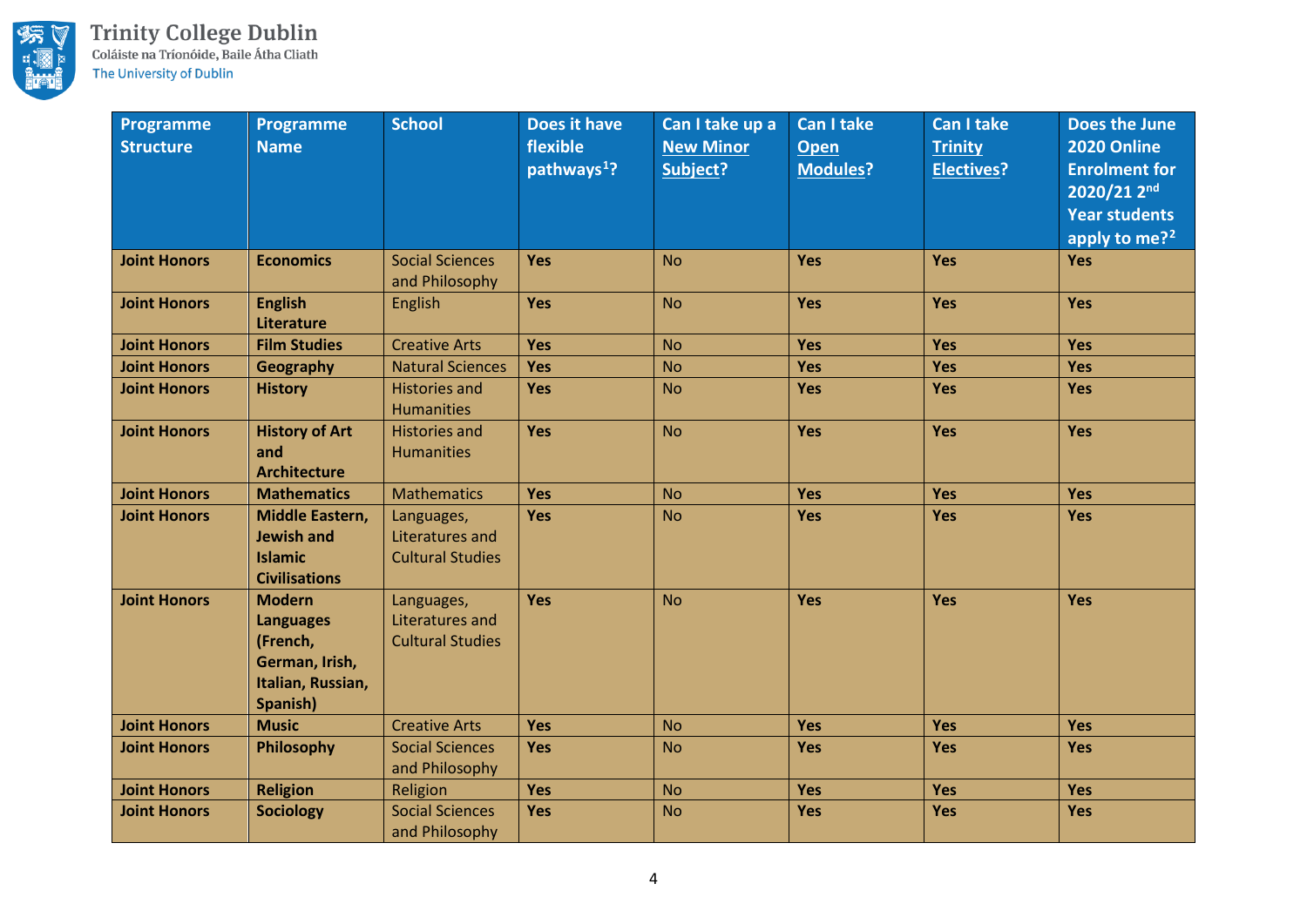

| Programme<br><b>Structure</b> | <b>Programme</b><br><b>Name</b>                                                             | <b>School</b>                                                                  | Does it have<br>flexible<br>pathways <sup>1</sup> ? | Can I take up a<br><b>New Minor</b><br>Subject? | <b>Can I take</b><br>Open<br><b>Modules?</b> | <b>Can I take</b><br><b>Trinity</b><br><b>Electives?</b> | Does the June<br>2020 Online<br><b>Enrolment for</b><br>2020/21 2nd<br><b>Year students</b><br>apply to me? <sup>2</sup> |
|-------------------------------|---------------------------------------------------------------------------------------------|--------------------------------------------------------------------------------|-----------------------------------------------------|-------------------------------------------------|----------------------------------------------|----------------------------------------------------------|--------------------------------------------------------------------------------------------------------------------------|
| <b>Common Entry</b>           | <b>Business,</b><br><b>Economics and</b><br><b>Social Studies</b><br>(BESS)                 | <b>Trinity Business</b><br>School; Social<br><b>Sciences and</b><br>Philosophy | <b>Yes</b>                                          | <b>No</b>                                       | Yes                                          | <b>Yes</b>                                               | <b>Yes</b>                                                                                                               |
| <b>Common Entry</b>           | Philosophy,<br><b>Political Science,</b><br><b>Economics and</b><br><b>Sociology (PPES)</b> | <b>Social Sciences</b><br>and Philosophy                                       | <b>Yes</b>                                          | <b>No</b>                                       | Yes                                          | Yes                                                      | <b>Yes</b>                                                                                                               |
| <b>Common Entry</b>           | <b>Classics, Ancient</b><br><b>History and</b><br><b>Archaeology</b><br>(CLAHA)             | <b>Histories and</b><br><b>Humanities</b>                                      | <b>Yes</b>                                          | <b>No</b>                                       | Yes                                          | Yes                                                      | <b>Yes</b>                                                                                                               |
| <b>Multidisciplinary</b>      | <b>Ancient and</b><br><b>Medieval</b><br><b>History and</b><br><b>Culture</b>               | <b>Histories and</b><br><b>Humanities</b>                                      | <b>No</b>                                           | <b>No</b>                                       | <b>No</b>                                    | <b>No</b>                                                | Yes                                                                                                                      |
| <b>Multidisciplinary</b>      | <b>Computer</b><br><b>Science and a</b><br>Language                                         | Computer<br>Science and<br><b>Statistics</b>                                   | <b>No</b>                                           | <b>No</b>                                       | <b>No</b>                                    | <b>No</b>                                                | Yes                                                                                                                      |
| <b>Multidisciplinary</b>      | European<br><b>Studies</b>                                                                  | Languages,<br>Literatures and<br><b>Cultural Studies</b>                       | <b>No</b>                                           | <b>No</b>                                       | <b>No</b>                                    | <b>No</b>                                                | Yes                                                                                                                      |
| <b>Multidisciplinary</b>      | <b>Middle Eastern</b><br>and European<br><b>Languages and</b><br><b>Culture</b>             | Languages,<br>Literatures and<br><b>Cultural Studies</b>                       | <b>No</b>                                           | <b>No</b>                                       | <b>No</b>                                    | Yes                                                      | Yes                                                                                                                      |
| <b>Professional</b>           | <b>Computer</b><br><b>Science</b>                                                           | Computer<br><b>Science and</b><br><b>Statistics</b>                            | <b>No</b>                                           | <b>No</b>                                       | Yes                                          | <b>Yes</b>                                               | <b>Trinity Electives</b><br>online<br>enrolment only                                                                     |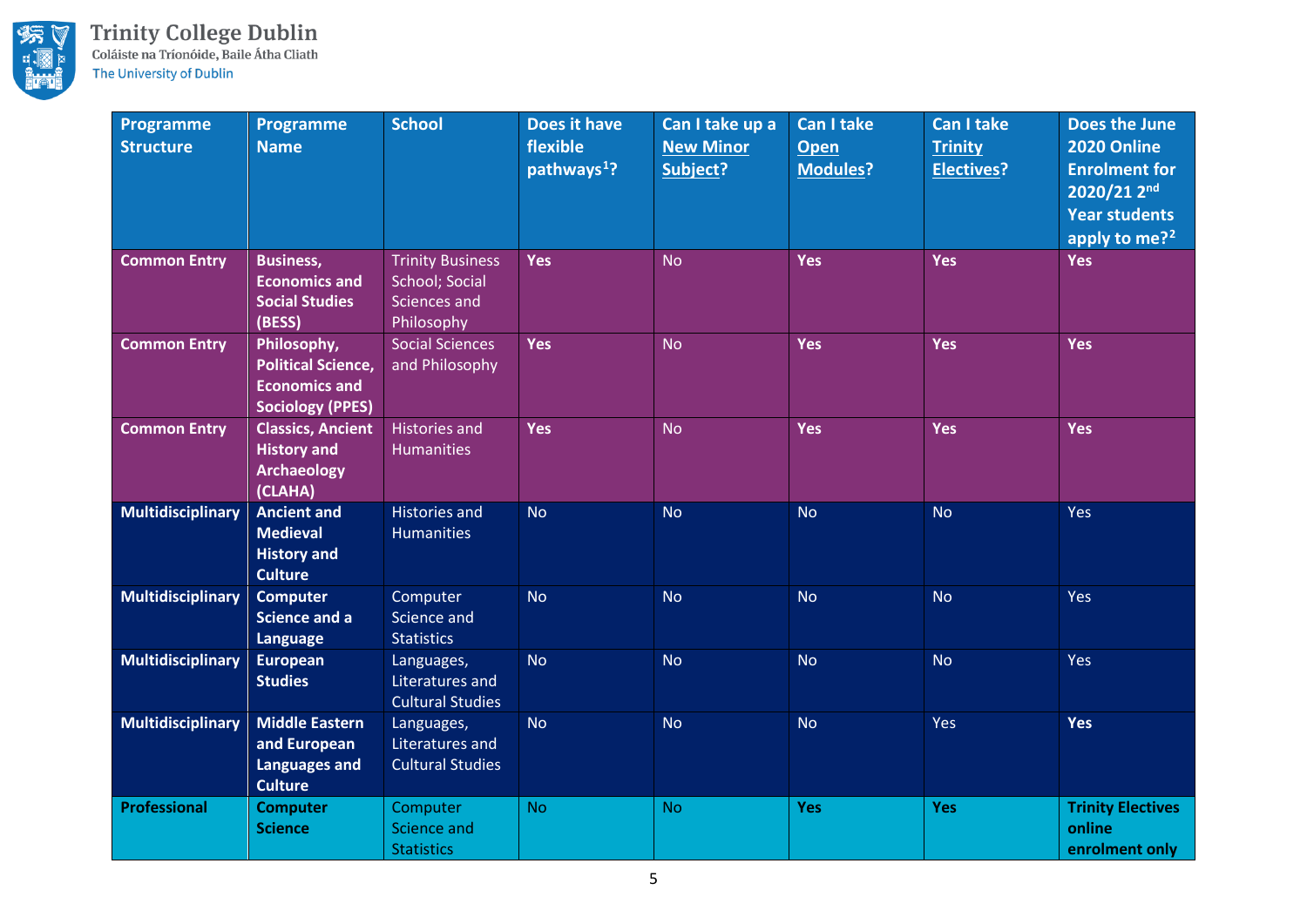

| <b>Programme</b><br><b>Structure</b> | <b>Programme</b><br><b>Name</b>                               | <b>School</b>                                                                                                         | Does it have<br>flexible<br>pathways <sup>1</sup> ? | Can I take up a<br><b>New Minor</b><br>Subject? | <b>Can I take</b><br><b>Open</b><br><b>Modules?</b> | <b>Can I take</b><br><b>Trinity</b><br><b>Electives?</b> | Does the June<br>2020 Online<br><b>Enrolment for</b><br>2020/21 2 <sup>nd</sup><br><b>Year students</b><br>apply to me? <sup>2</sup>          |
|--------------------------------------|---------------------------------------------------------------|-----------------------------------------------------------------------------------------------------------------------|-----------------------------------------------------|-------------------------------------------------|-----------------------------------------------------|----------------------------------------------------------|-----------------------------------------------------------------------------------------------------------------------------------------------|
| Professional                         | <b>Engineering</b>                                            | Engineering                                                                                                           | <b>No</b>                                           | <b>No</b>                                       | <b>Yes</b>                                          | Yes                                                      | <b>Trinity Electives</b><br>online<br>enrolment only                                                                                          |
| Professional                         | <b>Engineering</b><br>with<br><b>Management</b>               | Engineering                                                                                                           | <b>No</b>                                           | <b>No</b>                                       | <b>Yes</b>                                          | Yes                                                      | <b>Trinity Electives</b><br>online<br>enrolment only                                                                                          |
| Professional                         | <b>Global Business</b>                                        | <b>Trinity Business</b><br>School                                                                                     | <b>No</b>                                           | <b>No</b>                                       | Yes                                                 | Yes                                                      | <b>Yes</b>                                                                                                                                    |
| <b>Professional</b>                  | Law                                                           | Law                                                                                                                   | <b>No</b>                                           | <b>No</b>                                       | Yes                                                 | Yes                                                      | <b>Yes</b>                                                                                                                                    |
| Professional                         | <b>Music Education</b>                                        | <b>Creative Arts</b>                                                                                                  | <b>No</b>                                           | <b>No</b>                                       | <b>No</b>                                           | <b>No</b>                                                | <b>No</b>                                                                                                                                     |
| Professional                         | <b>Psychology</b>                                             | Psychology                                                                                                            | <b>No</b>                                           | <b>No</b>                                       | <b>Yes</b>                                          | Yes                                                      | <b>Trinity Electives</b><br>online<br>enrolment only                                                                                          |
| Professional                         | <b>Theoretical</b><br><b>Physics</b>                          | Mathematics;<br><b>Physics</b>                                                                                        | <b>No</b>                                           | <b>No</b>                                       | Yes                                                 | Yes                                                      | <b>Trinity Electives</b><br>online<br>enrolment only                                                                                          |
| <b>Science</b>                       | <b>Biological and</b><br><b>Biomedical</b><br><b>Sciences</b> | Biochemistry<br>and<br>Immunology;<br>Medicine;<br><b>Natural</b><br>Sciences;<br><b>Genetics and</b><br>Microbiology | <b>No</b>                                           | <b>No</b>                                       | Yes                                                 | Yes                                                      | <b>Trinity Electives</b><br>online<br>enrolment only<br>at the end of 2 <sup>nd</sup><br>year (Trinity<br>Elective(s) taken<br>in $3rd$ year) |
| <b>Science</b>                       | <b>Chemical</b><br><b>Sciences</b>                            | Chemistry                                                                                                             | <b>No</b>                                           | <b>No</b>                                       | Yes                                                 | Yes                                                      | <b>Trinity Electives</b><br>online<br>enrolment only<br>at the end of 2 <sup>nd</sup>                                                         |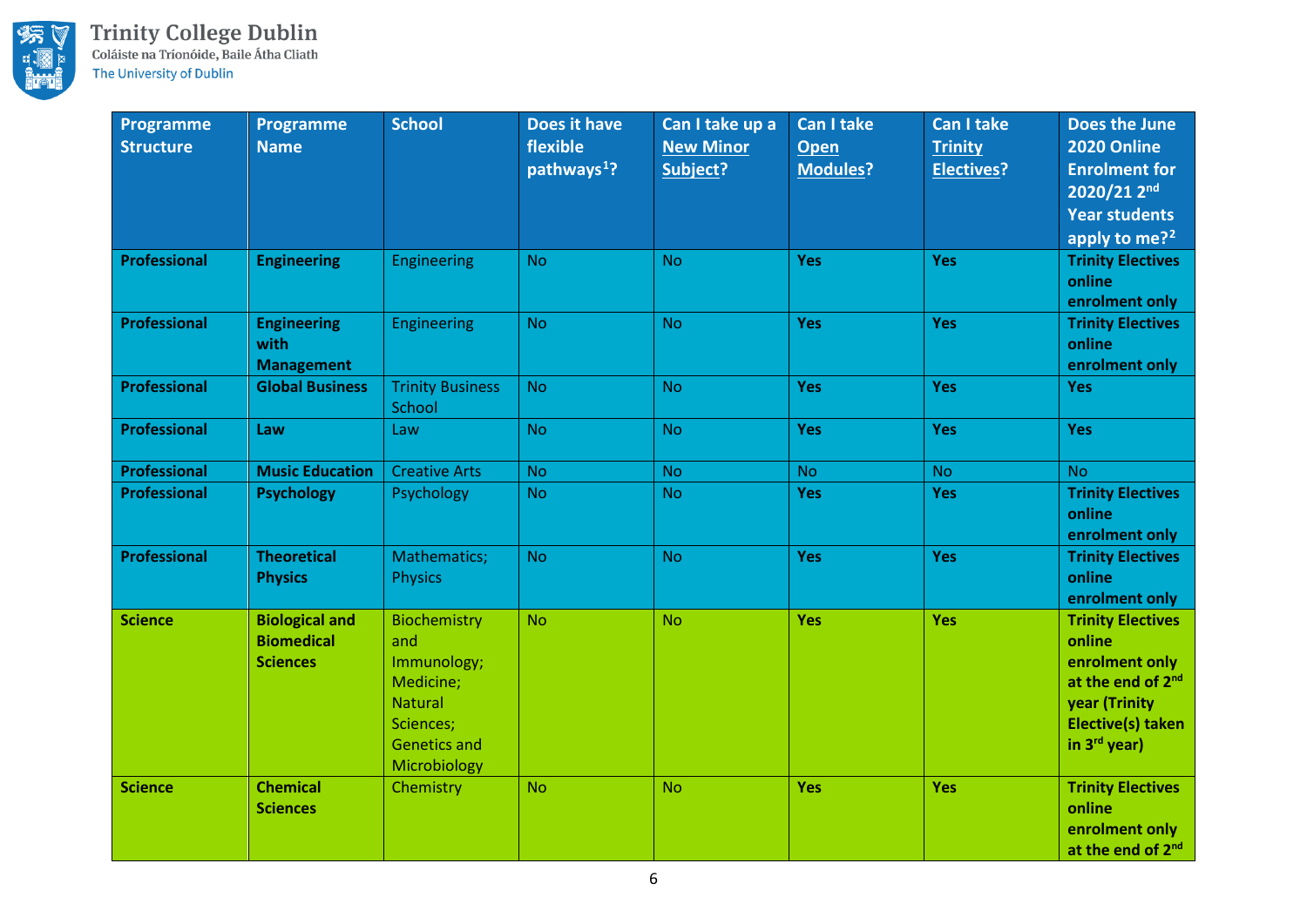

| <b>Programme</b><br><b>Structure</b> | <b>Programme</b><br><b>Name</b>                                                         | <b>School</b>                                       | Does it have<br>flexible<br>pathways <sup>1</sup> ? | Can I take up a<br><b>New Minor</b><br>Subject? | <b>Can I take</b><br><b>Open</b><br><b>Modules?</b> | <b>Can I take</b><br><b>Trinity</b><br><b>Electives?</b> | Does the June<br>2020 Online<br><b>Enrolment for</b><br>2020/21 2 <sup>nd</sup><br><b>Year students</b><br>apply to me? <sup>2</sup><br>year (Trinity<br><b>Elective(s) taken</b> |
|--------------------------------------|-----------------------------------------------------------------------------------------|-----------------------------------------------------|-----------------------------------------------------|-------------------------------------------------|-----------------------------------------------------|----------------------------------------------------------|-----------------------------------------------------------------------------------------------------------------------------------------------------------------------------------|
| <b>Science</b>                       | <b>Geography and</b><br><b>Geoscience</b>                                               | <b>Natural Sciences</b>                             | <b>No</b>                                           | <b>No</b>                                       | Yes                                                 | Yes                                                      | in 3rd year)<br><b>Trinity Electives</b><br>online<br>enrolment only                                                                                                              |
|                                      |                                                                                         |                                                     |                                                     |                                                 |                                                     |                                                          | at the end of 2 <sup>nd</sup><br>year (Trinity<br><b>Elective(s) taken</b><br>in 3rd year)                                                                                        |
| <b>Science</b>                       | <b>Physical</b><br><b>Sciences</b>                                                      | <b>Physics</b>                                      | <b>No</b>                                           | <b>No</b>                                       | Yes                                                 | Yes                                                      | <b>Trinity Electives</b><br>online<br>enrolment only<br>at the end of 2 <sup>nd</sup><br>year (Trinity<br>Elective(s) taken<br>in 3rd year)                                       |
| <b>Science</b>                       | <b>Management</b><br><b>Science and</b><br><b>Information</b><br><b>Systems Studies</b> | Computer<br><b>Science and</b><br><b>Statistics</b> | <b>No</b>                                           | <b>No</b>                                       | Yes                                                 | Yes                                                      | <b>Trinity Electives</b><br>online<br>enrolment only<br>at the end of 2 <sup>nd</sup><br>year (Trinity<br><b>Electives taken</b><br>in 3rd year)                                  |
| <b>Clinical</b>                      | <b>Children's and</b><br><b>General Nursing</b>                                         | <b>Nursing and</b><br>Midwifery                     | <b>No</b>                                           | <b>No</b>                                       | <b>No</b>                                           | <b>No</b>                                                | <b>No</b>                                                                                                                                                                         |
| <b>Clinical</b>                      | <b>Clinical Speech</b><br>and Language<br><b>Studies</b>                                | Linguistics,<br>Speech and                          | <b>No</b>                                           | <b>No</b>                                       | <b>No</b>                                           | <b>No</b>                                                | <b>No</b>                                                                                                                                                                         |